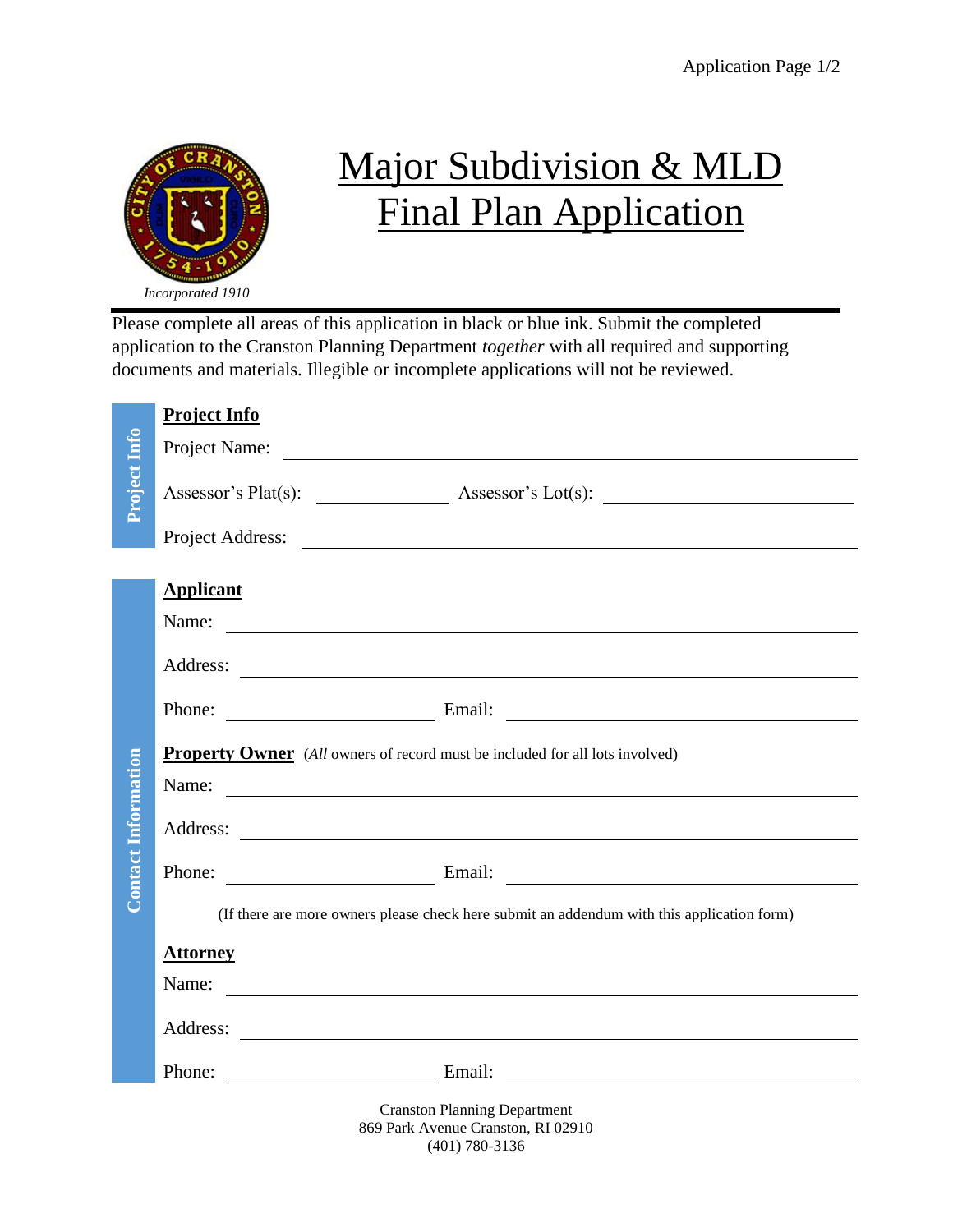|                            | <b>Engineer</b>                  |                                                            |                                                                                                                                  |                                                                                                                                                                                                                                                        |
|----------------------------|----------------------------------|------------------------------------------------------------|----------------------------------------------------------------------------------------------------------------------------------|--------------------------------------------------------------------------------------------------------------------------------------------------------------------------------------------------------------------------------------------------------|
| <b>Contact Information</b> | Name:                            |                                                            |                                                                                                                                  |                                                                                                                                                                                                                                                        |
|                            |                                  |                                                            |                                                                                                                                  |                                                                                                                                                                                                                                                        |
|                            |                                  |                                                            |                                                                                                                                  | Phone: Email: Email:                                                                                                                                                                                                                                   |
|                            | <b>Land Surveyor</b>             |                                                            |                                                                                                                                  |                                                                                                                                                                                                                                                        |
|                            |                                  |                                                            |                                                                                                                                  |                                                                                                                                                                                                                                                        |
|                            |                                  |                                                            |                                                                                                                                  |                                                                                                                                                                                                                                                        |
|                            |                                  |                                                            |                                                                                                                                  | Phone: Email: Email: Email: 2007                                                                                                                                                                                                                       |
|                            | <b>Owner/Applicant Signature</b> |                                                            |                                                                                                                                  |                                                                                                                                                                                                                                                        |
|                            |                                  |                                                            |                                                                                                                                  |                                                                                                                                                                                                                                                        |
|                            | applicable.                      |                                                            |                                                                                                                                  | I/we hereby certify that I/we own the subject property and seek Major Subdivision<br>and/or Major Land Development Final Plan approval as drafted in the accompanying<br>plans for review by the City Plan Commission or the Administrative Officer as |
|                            |                                  | <b>Applicant Name &amp; Title</b> (please print)           |                                                                                                                                  | <b>Applicant Signature</b>                                                                                                                                                                                                                             |
|                            |                                  |                                                            |                                                                                                                                  |                                                                                                                                                                                                                                                        |
| <b>Certification</b>       |                                  |                                                            | Date:                                                                                                                            |                                                                                                                                                                                                                                                        |
|                            |                                  | <b>Owner Name</b> (if different than above) (please print) |                                                                                                                                  | <b>Owner Signature</b>                                                                                                                                                                                                                                 |
|                            |                                  | Date:                                                      | <u> 1980 - Jan Barbarat, politik e</u> ta <mark>idazlea (h. 1980).</mark><br>1900 - Jan Barbarat, politik eta idazlea (h. 1900). |                                                                                                                                                                                                                                                        |
|                            |                                  |                                                            |                                                                                                                                  |                                                                                                                                                                                                                                                        |
|                            | <b>Owner Name</b> (please print) |                                                            |                                                                                                                                  | <b>Owner Signature</b>                                                                                                                                                                                                                                 |
|                            |                                  | Date:                                                      |                                                                                                                                  |                                                                                                                                                                                                                                                        |

Cranston Planning Department 869 Park Avenue Cranston, RI 02910 (401) 780-3136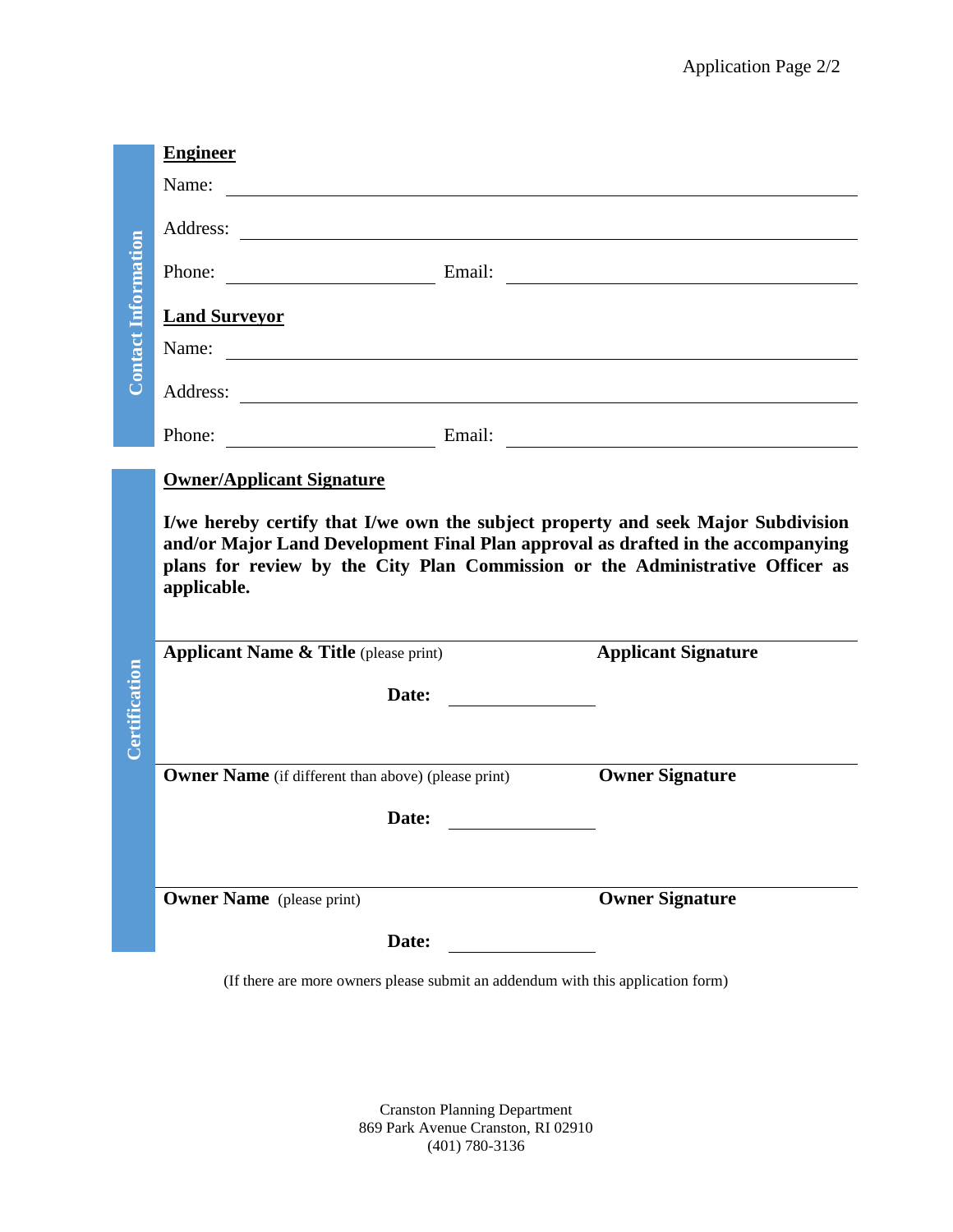## **MAJOR SUBDIVISION & MAJOR LAND DEVELOPMENT FINAL PLAN CHECKLIST**

## **NAME OF PLAT: \_\_\_\_\_\_\_\_\_\_\_\_\_\_\_\_\_\_\_\_\_\_\_\_\_\_\_\_\_\_\_\_\_\_\_\_\_\_\_\_\_\_\_\_\_\_\_\_\_\_\_\_\_\_\_\_\_\_\_\_\_\_\_\_\_\_**

## **FORM COMPLETED BY: \_\_\_\_\_\_\_\_\_\_\_\_\_\_\_\_\_\_\_\_\_\_\_\_\_\_\_\_\_\_\_\_\_\_\_\_\_\_ DATE: \_\_\_\_\_\_\_\_\_\_\_\_\_**

Please verify applicability of items during the master plan phase.

In addition to paper copies, *ALL* application documents must be submitted in digital/electronic format.

| <b>ITEM</b>                                                                                                                                                                                            | <b>YES</b> | N/A | NO |
|--------------------------------------------------------------------------------------------------------------------------------------------------------------------------------------------------------|------------|-----|----|
| <b>Required Application Documents:</b> (Submit 1 paper copy unless stipulated otherwise)                                                                                                               |            |     |    |
| (a) Is the Application form completed and signed? (original signed version)                                                                                                                            |            |     |    |
| (b) Has the Filing Fee been submitted? $(\$300 + \$75 / Unit^*)$ (*refer to the<br>Cranston Subdivision and Development Regulations p. 12 for how units are assessed and<br>for other fee information) |            |     |    |
| (c) Have impact fees been submitted? (Eastern Cranston - \$593.46/dwelling unit,<br>Western Cranston - \$1,389.50 / dwelling unit)                                                                     |            |     |    |
| (d) Have tax certificates (MLCs) been filed for all applicable lots? (MLCs<br>submitted within the last 6 months will satisfy this requirement)                                                        |            |     |    |
| (e) Have finalized site suitability / soils analysis been submitted? (only<br>applicable if conditioned / stipulated with prelim plan approval)                                                        |            |     |    |
| (f) Have finalized drainage analysis been submitted? (only applicable if<br>conditioned /stipulated with prelim plan approval)                                                                         |            |     |    |
| (g) Have easement deed(s) been drawn and submitted?                                                                                                                                                    |            |     |    |
| (h) Have street deeds been drawn and submitted? (quit claim deed)                                                                                                                                      |            |     |    |
| (i) Have detention basin deeds been drawn and submitted? (quit claim deed)                                                                                                                             |            |     |    |
| (i) Have final HOA documents been submitted?                                                                                                                                                           |            |     |    |
| (k) Has a draft performance guarantee been submitted? (the final bond will be<br>required at the time of recording)                                                                                    |            |     |    |
| (1) Is the final plan in compliance with all conditions of the preliminary<br>plan approval? (provide documentation as applicable)                                                                     |            |     |    |
| (m) Is the final plan in compliance with all conditions of the                                                                                                                                         |            |     |    |
| preliminary plan approval? (provide documentation as applicable)                                                                                                                                       |            |     |    |
| <b>FINAL PLAN REQUIREMENTS</b>                                                                                                                                                                         |            |     |    |
| Number of copies to be submitted:                                                                                                                                                                      |            |     |    |
| (a) 1 Mylar of the <b>Record Plan</b> only $(24" \times 36")$                                                                                                                                          |            |     |    |
| (b) 6 Paper copies of the <b>Record Plan</b> only $(24" \times 36")$                                                                                                                                   |            |     |    |
| (c) 3 Paper copies of the <b>full plan set</b> $(24^{\prime\prime}x 36^{\prime\prime})$ with supporting materials                                                                                      |            |     |    |
| <b>Items to be incorporated in the Final Plan:</b>                                                                                                                                                     |            |     |    |
| (a) Is the name of plat clearly indicated? (properly cited if replat of existing plat)                                                                                                                 |            |     |    |
| (b) Is the plan identified as a Final Plan and the Record Plan identified?                                                                                                                             |            |     |    |
| (c) Are the names of all applicable owners of record provided?                                                                                                                                         |            |     |    |
| (d) Are all revision dates provided?                                                                                                                                                                   |            |     |    |
| (e) Is the plan classified as a Class 1 boundary survey? (Class 4 will be<br>accepted for lot mergers)                                                                                                 |            |     |    |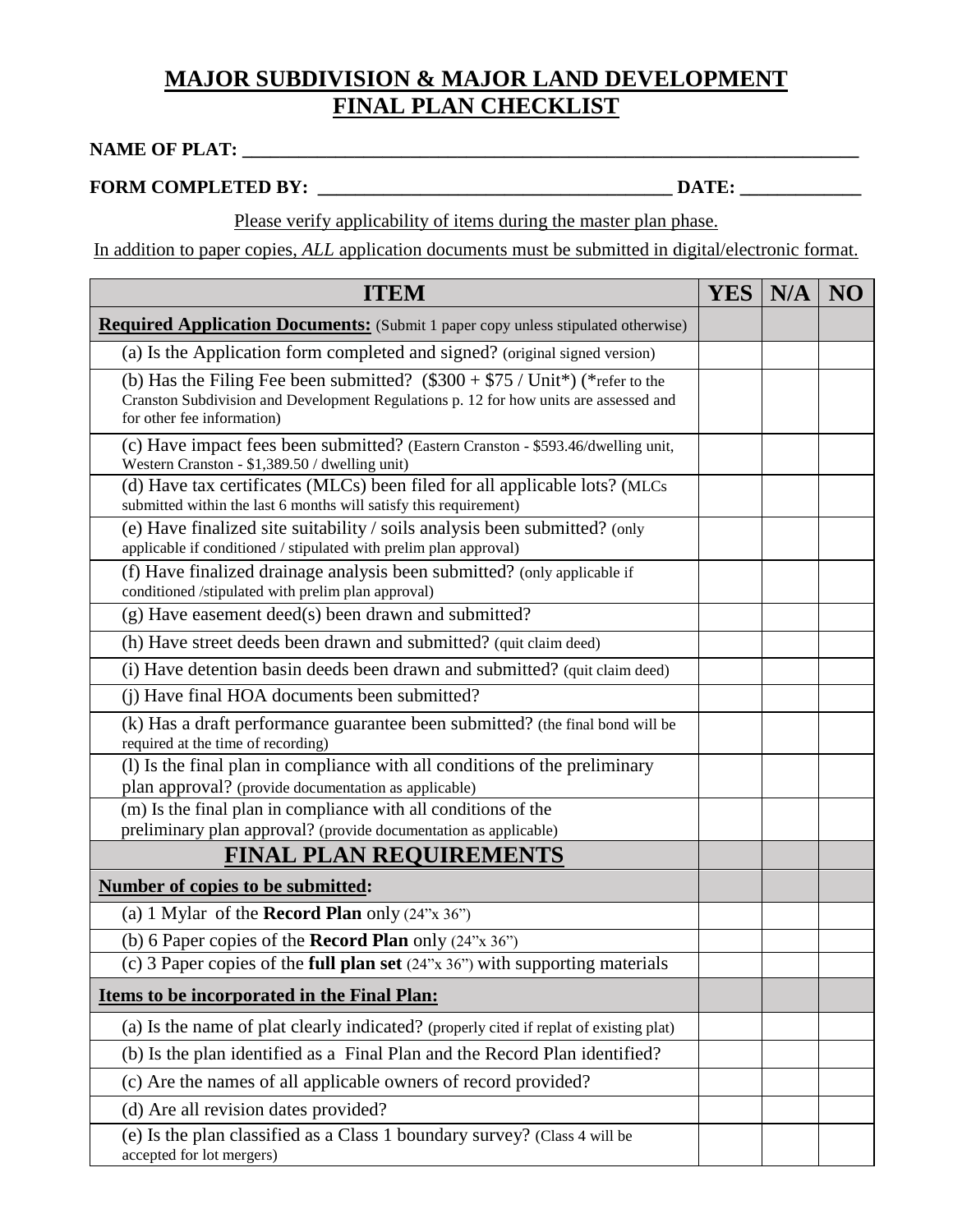| <b>ITEM</b>                                                                                                                                                                                                                                                        | YES <sup> </sup> | N/A | NO |
|--------------------------------------------------------------------------------------------------------------------------------------------------------------------------------------------------------------------------------------------------------------------|------------------|-----|----|
| (f) Is the name, stamp and signature of the surveyor provided?                                                                                                                                                                                                     |                  |     |    |
| (g) Is the name, stamp and signature of the engineer provided?                                                                                                                                                                                                     |                  |     |    |
| (h) Is a north arrow provided? (denote True North or Magnetic North)                                                                                                                                                                                               |                  |     |    |
| (i) Is a scale provided and is the plan accurate to the scale?                                                                                                                                                                                                     |                  |     |    |
| (j) Is a vicinity map / locus map provided?                                                                                                                                                                                                                        |                  |     |    |
| $(k)$ Is the zoning district(s) of the parcel(s) provided and are the general<br>requirements of applicable zoning districts denoted? (setbacks, frontage, min.<br>lot area, $&$ max lot coverage)                                                                 |                  |     |    |
| (1) Are the names of the abutting property owners $\&$ abutting zoning districts<br>shown?                                                                                                                                                                         |                  |     |    |
| (m) Are notes provided referencing any previous zoning relief including<br>dates and conditions of approval?                                                                                                                                                       |                  |     |    |
| (n) Are notes provided referencing any relief to be required/requested from the<br>Zoning Board of Review as part of this project?                                                                                                                                 |                  |     |    |
| (o) Are 2' topography lines provided and 10' topography lines provided in<br>bold?                                                                                                                                                                                 |                  |     |    |
| (p) Is the plat boundary outlined in bold?                                                                                                                                                                                                                         |                  |     |    |
| (q) Are primary control points shown? (at least one must be shown)                                                                                                                                                                                                 |                  |     |    |
| (r) Are the locations of all permanent monuments shown? (at least 2 must be<br>set or recovered for residential surveys less than 1 acre); (not less than 3 must be set or<br>recovered for residential surveys more than 1 acre and all non-residential projects) |                  |     |    |
| (s) Are all lots numbered or lettered?                                                                                                                                                                                                                             |                  |     |    |
| (t) Is there a phasing plan which is clearly denoted?                                                                                                                                                                                                              |                  |     |    |
| (u) Is the total area of the existing plat and all proposed lot areas and open<br>space provided?                                                                                                                                                                  |                  |     |    |
| (v) Is the total <b>UPLAND</b> area (land area excluding wetlands) of the<br>existing plat and all proposed lot areas provided?                                                                                                                                    |                  |     |    |
| (w) Are dimensions for all straight lines, angles, radii, arcs $\&$ angles of<br>curves denoted?                                                                                                                                                                   |                  |     |    |
| (x) Are all building setbacks labeled and drawn accurately? (dashed lines)                                                                                                                                                                                         |                  |     |    |
| (y) For lots with multiple fronts, is the primary frontage identified?                                                                                                                                                                                             |                  |     |    |
| (z) Are all existing and proposed streets labeled and right-of-way<br>dimensions provided?                                                                                                                                                                         |                  |     |    |
| (aa) Are the plan and profile of new roadways including location and size of<br>existing and proposed water, storm drain and sewer lines on plat and adjacent<br>properties shown?                                                                                 |                  |     |    |
| (bb) Is a street index with all applicable street names provided?                                                                                                                                                                                                  |                  |     |    |
| (cc) Are all land area(s) to be dedicated for public use or granted for<br>the use of residents identified?                                                                                                                                                        |                  |     |    |
| (dd) Are soil types and locations of percolation tests denoted?                                                                                                                                                                                                    |                  |     |    |
| (ee) Are flood hazard zones, FIRM Map Panel Numbers, and<br>base flood elevation provided?                                                                                                                                                                         |                  |     |    |